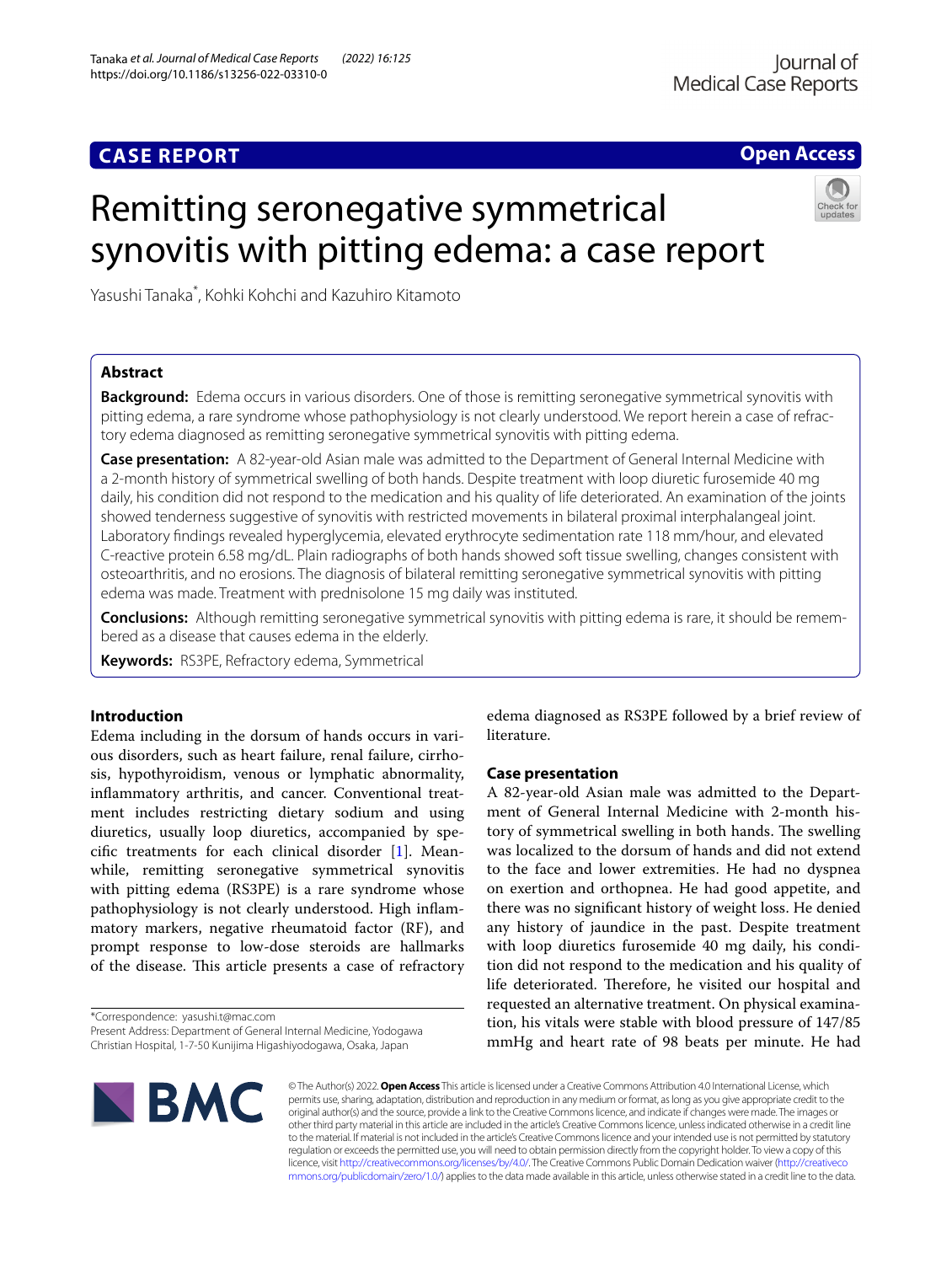

<span id="page-1-0"></span>Swelling on dorsum of hands drastically resolved

swelling restricted to the dorsum of both hands with pitting edema (Fig. [1](#page-1-0)A). Examination of the joints showed tenderness suggestive of synovitis with restricted movements in bilateral proximal interphalangeal joint. Other clinical examinations including cardiovascular, respiratory, abdominal, and neurological examinations were unremarkable.

Laboratory fndings revealed hyperglycemia, elevated erythrocyte sedimentation rate (ESR) of 118 mm/hour, and elevated C-reactive protein (CRP) of 6.58 mg/dL, and slight anemia with hemoglobin of  $12.1$  $12.1$  g/dL (Table 1). Plain radiographs of both hands showed soft tissue swelling with neither narrowing of the joint spaces nor bone erosion. At this point, the diagnosis of bilateral RS3PE was made. Treatment with prednisolone 15 mg daily was instituted. At follow-up after hospitalization, dramatic improvement of all his symptoms was noted. The swelling on the dorsum of his hands had drastically resolved (Fig. [1B](#page-1-0)). At 1 week follow-up after hospitalization, ESR and CRP had returned to normal. He was discharged on hospital day 12 and continues to be followed up on an outpatient basis. He remained symptom free at 2-week review on prednisolone 15 mg daily, which was then reduced to 10 mg daily. Thereafter, the prednisolone dose was reduced by 1 mg every 4 weeks, and he has progressed without any fare-up of infammation.

| Parameter                      | <b>Recorded value</b>    | <b>Standard value</b>         |
|--------------------------------|--------------------------|-------------------------------|
| White blood cell count         | $89 \times 10^{2}$ /µL   | $32 - 85 \times 10^2/\mu L$   |
| Neutrophils                    | 78.2%                    |                               |
| Lymphocytes                    | 17.0%                    |                               |
| Eosinophils                    | 0.4%                     |                               |
| Hemoglobin                     | $12.1$ g/dL              | 11.3-15.2 g/dL                |
| Hematocrit                     | 36.1%                    | 36-45%                        |
| Platelets                      | $29.2 \times 10^4/\mu L$ | $13 - 34.9 \times 10^4/\mu L$ |
| C-reactive protein             | 6.58 mg/dL               | $\leq$ 0.29 mg/dL             |
| Erythrocyte sedimentation rate | 118 mm/hour              | $1-10$ mm/hour                |
| Total protein                  | $6.9$ g/dL               | 6.5-8 g/dL                    |
| Albumin                        | 3.2 g/dL                 | $4 - 5.2$ g/dL                |
| Aspartate aminotransferase     | 19 U/L                   | $0 - 30$ U/L                  |
| Alanine aminotransferase       | 17 U/L                   | 0-30 U/L                      |
| Lactate dehydrogenase          | 135 U/L                  | 106-220 U/L                   |
| Creatine phosphokinase         | 36 U/L                   | 62-287 U/L                    |
| Blood urea nitrogen            | 13.6 mg/dL               | 7-24 mg/dL                    |
| Creatinine                     | 0.91 mg/dL               | $0-1$ mg/dL                   |
| Sodium                         | 139 mEg/L                | 136-147 mEq/L                 |
| Potassium                      | 3.8 mEg/L                | 3.6-5.0 mEg/L                 |
| Glucose                        | 131 mg/dL                | 70-99 mg/dL                   |
| Rheumatoid factor              | Negative                 |                               |
| Anti-CCP antibody              | Negative                 |                               |

<span id="page-1-1"></span>**Table 1** Laboratory data on admission

## **Discussion and conclusion**

In daily medical practice, physicians are often faced with patients with edema of unknown etiology. Edema can be localized or generalized. RS3PE is a rare autoimmune condition. The first description was in 1985 in a series of ten patients by McCarty *et al.* [\[2\]](#page-2-1). The patient presented herein satisfed all four of McCarty's RS3PE diagnostic criteria of localized edema particularly in the dorsum of hands and/or legs, acute onset of polyarthritis, age greater than 50 years, and seronegativity for RF.

Mixed connective tissue disease and systemic sclerosis are the diferentials for swelling of the hands with arthritis. However, there was no skin sclerosis or erythema in this case. Because of the short follow-up period, we could not exclude the association with malignancy. We could not exclude joint erosion as early changes because we did not perform ultrasonography or magnetic resonance imaging (MRI) of the wrist joint.

Corticosteroids are the mainstream of treatment for RS3PE. Typically, the starting dose is the steroid equivalent of prednisolone 15–20 mg daily. According to previously published cases, corticosteroids were sustained at this initial dose for 2–3 weeks then tapered over 12–18 months  $[3-5]$  $[3-5]$ .

In general, edema of hands evidently reduces patient quality of life, as in this case.